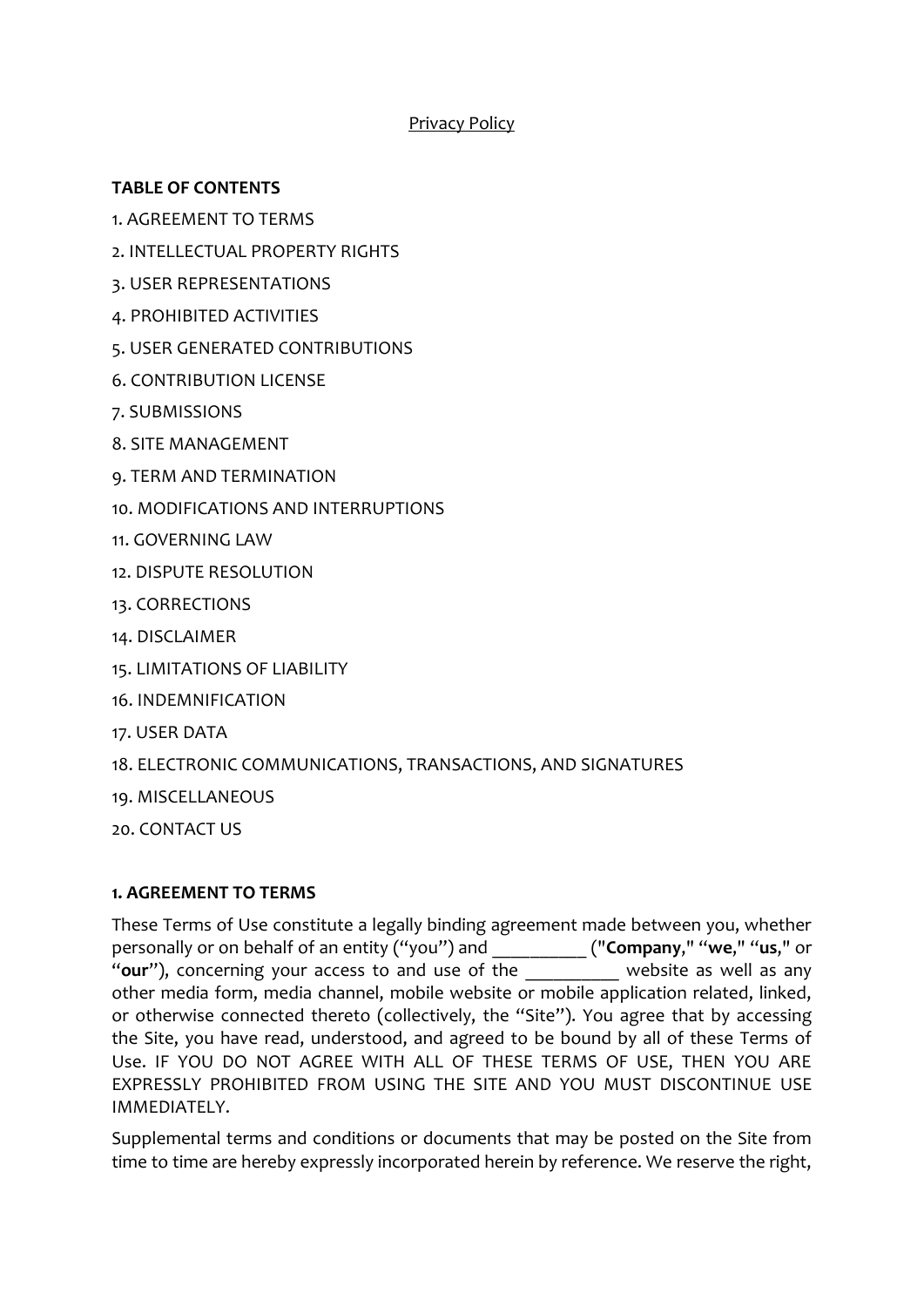in our sole discretion, to make changes or modifications to these Terms of Use at any time and for any reason. We will alert you about any changes by updating the "Last updated" date of these Terms of Use, and you waive any right to receive specific notice of each such change. Please ensure that you check the applicable Terms every time you use our Site so that you understand which Terms apply. You will be subject to, and will be deemed to have been made aware of and to have accepted, the changes in any revised Terms of Use by your continued use of the Site after the date such revised Terms of Use are posted.

The information provided on the Site is not intended for distribution to or use by any person or entity in any jurisdiction or country where such distribution or use would be contrary to law or regulation or which would subject us to any registration requirement within such jurisdiction or country. Accordingly, those persons whochoose to access the Site from other locations do so on their own initiative and aresolely responsible for compliance with local laws, if and to the extent local laws areapplicable.

# **2. INTELLECTUAL PROPERTY RIGHTS**

Unless otherwise indicated, the Site is our proprietaryproperty and all source code,databases, functionality, software, websitedesigns, audio, video, text, photographs,and graphics on the Site(collectively, the "Content") and the trademarks, servicemarks, and logoscontained therein (the "Marks") are owned or controlled by us orlicensed tous, and are protected by copyright and trademark laws and various otherintellectual property rights and unfair competition laws of the United States,international copyright laws, and international conventions. The Content and theMarks are provided on theSite "AS IS" for your information and personal use only.Except as expressly provided in these Termsof Use, no part of the Site and noContent or Marks may be copied, reproduced,aggregated, republished, uploaded,posted, publicly displayed, encoded,translated, transmitted, distributed, sold,licensed, or otherwise exploitedfor any commercial purpose whatsoever, without ourexpress prior writtenpermission.

Provided that you are eligible to use the Site, you aregranted a limited license toaccess and use the Site and to download or print acopy of any portion of the Contentto which you have properly gained accesssolely for your personal, non-commercialuse. We reserve all rights notexpressly granted to you in and to the Site, the Contentand the Marks.

# **3. USER REPRESENTATIONS**

By using the Site, you represent and warrant that:

(1) you have the legal capacityand you agree to comply with these Terms of Use; (2) you are not a minor in thejurisdiction in which you reside

; (3) you will not access the Site through automated ornon-human means, whether through a bot, script, or otherwise; (4) you will not usethe Site for any illegal or unauthorized purpose; and (5) your use of the Site will notviolate any applicable law or regulation.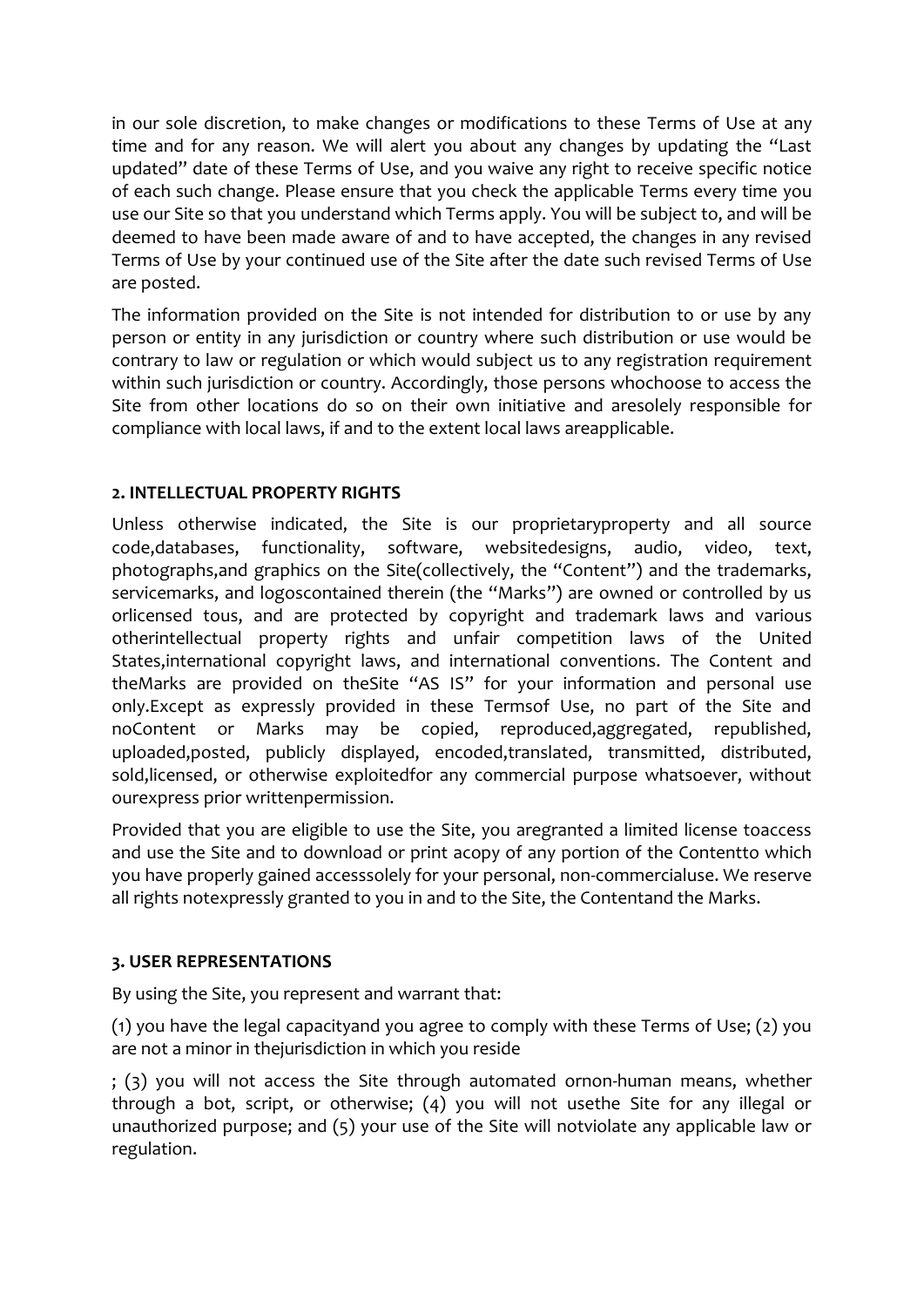If you provide any information that is untrue, inaccurate, not current, or incomplete,we have the right to suspend or terminate your account and refuse any and allcurrent or future use of the Site (or any portion thereof).

# **4. PROHIBITED ACTIVITIES**

You may not access or use the Site for any purpose other than that for which wemake the Site available. The Site may not be used in connection with anycommercial endeavors except those that are specifically endorsed or approved byus.

As a user of the Site, you agree not to:

Systematically retrieve data or other content from the Site to create or compile,directly or indirectly, a collection, compilation, database, or directory withoutwritten permission from us.

Trick, defraud, or mislead us and other users, especially in any attempt to learnsensitive account information such as user passwords. Circumvent, disable, or otherwise interfere with security-related features of theSite, including features that prevent or restrict the use or copying of any Content or enforce limitations on the use of the Site and/or the Content contained therein. Disparage, tarnish, or otherwise harm, in our opinion, us and/or the Site.

Use any information obtained from the Site in order to harass, abuse, or harmanother person. Make improper use of our support services or submit false reports of abuse ormisconduct.

Use the Site in a manner inconsistent with any applicable laws or regulations.

Engage in unauthorized framing of or linking to the Site.

Upload or transmit (or attempt to upload or to transmit) viruses, Trojan horses,or other material, including excessive use of capital letters and spamming(continuous posting of repetitive text), that interferes with any party'suninterrupted use and enjoyment of the Site or modifies, impairs, disrupts,alters, or interferes with the use, features, functions, operation, or maintenance of the Site.

Engage in any automated use of the system, such as using scripts to sendcomments or messages, or using any data mining, robots, or similar datagathering and extraction tools.

Delete the copyright or other proprietary rights notice from any Content.

Attempt to impersonate another user or person or use the username ofanother user.

Upload or transmit (or attempt to upload or to transmit) any material that actsas a passive or active information collection or transmission mechanism,including without limitation, clear graphics interchange formats ("gifs"), 1×1pixels, web bugs, cookies, or other similar devices (sometimes referred to as"spyware" or "passive collection mechanisms" or "pcms").

Interfere with, disrupt, or create an undue burden on the Site or the networksor services connected to the Site.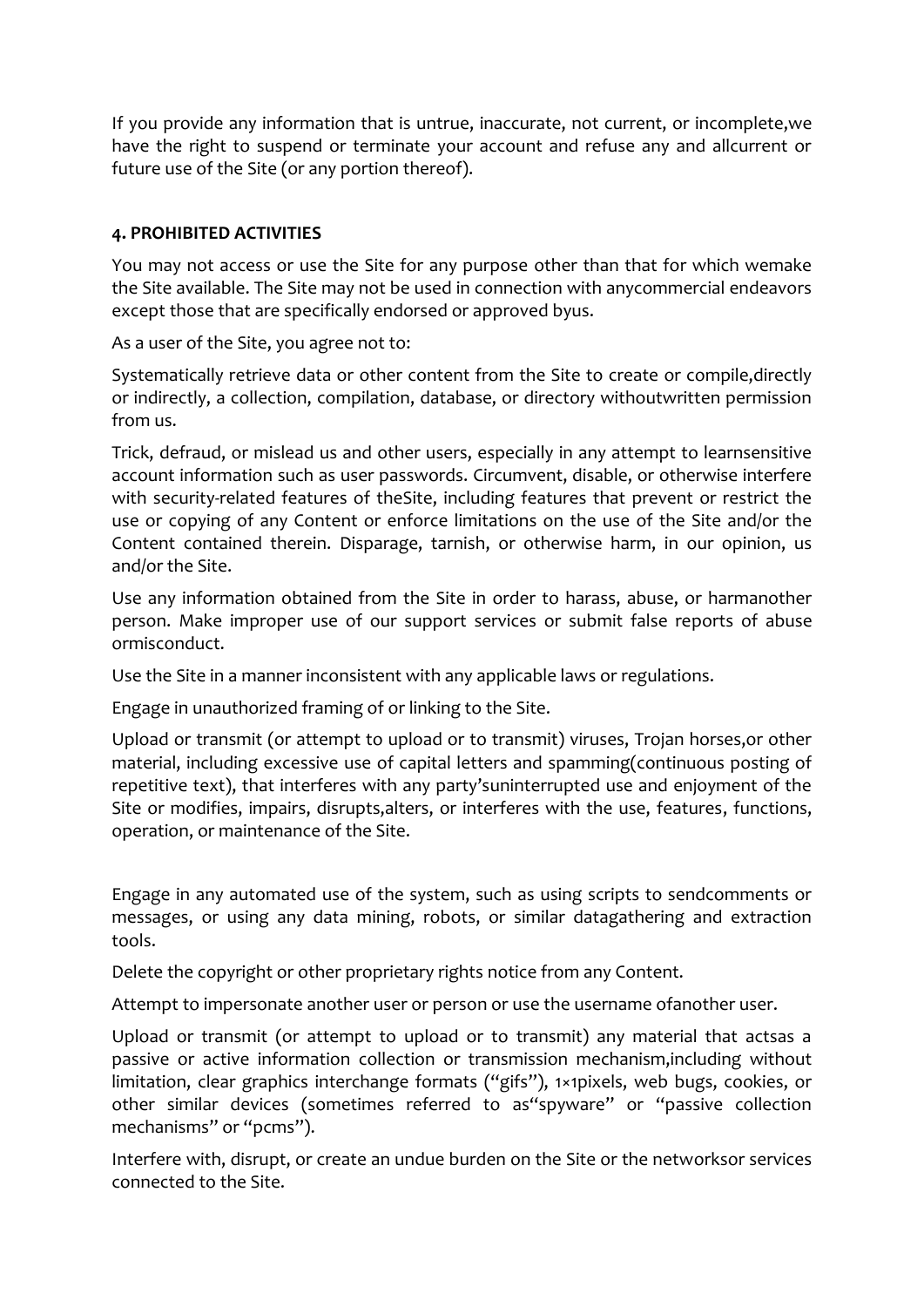Harass, annoy, intimidate, or threaten any of our employees or agentsengaged in providing any portion of the Site to you.

Attempt to bypass any measures of the Site designed to prevent or restrictaccess to the Site, or any portion of the Site.

Copy or adapt the Site's software, including but not limited to Flash, PHP,HTML, JavaScript, or other code.

Except as permitted by applicable law, decipher, decompile, disassemble, orreverse engineer any of the software comprising or in any way making up apart of the Site.

Except as may be the result of standard search engine or Internet browserusage, use, launch, develop, or distribute any automated system, includingwithout limitation, any spider, robot, cheat utility, scraper, or offline reader thataccesses the Site, or using or launching any unauthorized script or othersoftware.

Use a buying agent or purchasing agent to make purchases on the Site.

Make any unauthorized use of the Site, including collecting usernames and/oremail addresses of users by electronic or other means for the purpose ofsending unsolicited email, or creating user accounts by automated means orunder false pretenses.

Use the Site as part of any effort to compete with us or otherwise use the Siteand/or the Content for any revenue-generating endeavor or commercialenterprise.

## **5. USER GENERATED CONTRIBUTIONS**

The Site does not offer users to submit or post content. We may provide you with theopportunity to create, submit, post, display, transmit, perform, publish, distribute, orbroadcast content and materials to us or on the Site, including but not limited to text,writings, video, audio, photographs, graphics, comments, suggestions, or personalinformation or other material (collectively, "Contributions"). Contributions may beviewable by other users of the Site and through third-party websites. As such, anyContributions you transmit may be treated in accordance with the Site Privacy Policy.When you create or make available any Contributions, you thereby represent andwarrant that:

The creation, distribution, transmission, public display, or performance, and theaccessing, downloading, or copying of your Contributions do not and will notinfringe the proprietary rights, including but not limited to the copyright, patent,trademark, trade secret, or moral rights of any third party.

You are the creator and owner of or have the necessary licenses, rights,consents, releases, and permissions to use and to authorize us, the Site, andother users of the Site to use your Contributions in any manner contemplatedby the Site and these Terms of Use.

You have the written consent, release, and/or permission of each and everyidentifiable individual person in your Contributions to use the name or likenessof each and every such identifiable individual person to enable inclusion anduse of your Contributions in any manner contemplated by the Site and theseTerms of Use.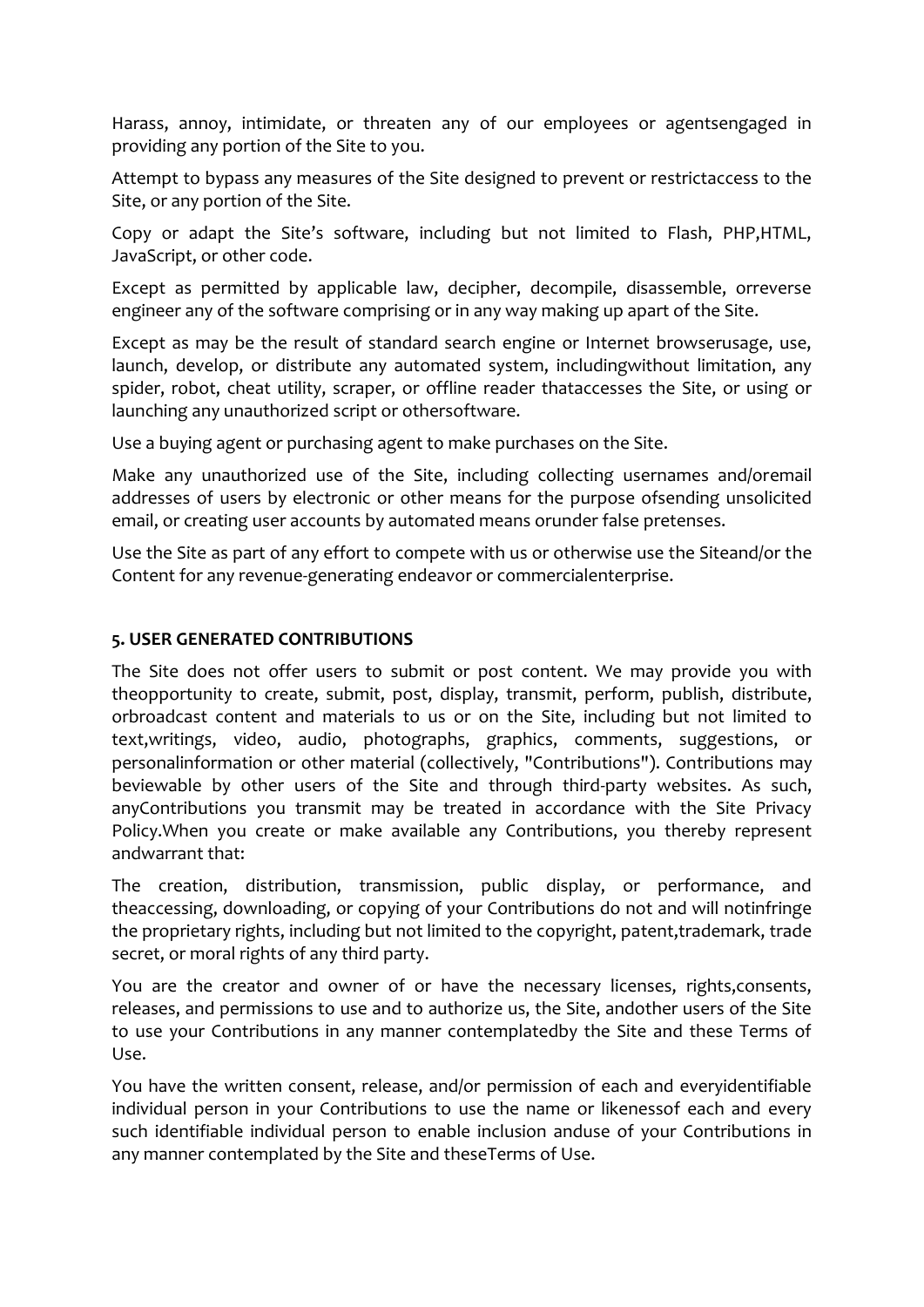Your Contributions are not false, inaccurate, or misleading.

Your Contributions are not unsolicited or unauthorized advertising, promotionalmaterials, pyramid schemes, chain letters, spam, mass mailings, or otherforms of solicitation.

Your Contributions are not obscene, lewd, lascivious, filthy, violent, harassing,libelous, slanderous, or otherwise objectionable (as determined by us).

Your Contributions do not ridicule, mock, disparage, intimidate, or abuseanyone.

Your Contributions are not used to harass or threaten (in the legal sense ofthose terms) any other person and to promote violence against a specificperson or class of people.

Your Contributions do not violate any applicable law, regulation, or rule.

Your Contributions do not violate the privacy or publicity rights of any thirdparty.

Your Contributions do not violate any applicable law concerning childpornography, or otherwise intended to protect the health or well-being ofminors.

Your Contributions do not include any offensive comments that are connectedto race, national origin, gender, sexual preference, or physical handicap.

Your Contributions do not otherwise violate, or link to material that violates, anyprovision of these Terms of Use, or any applicable law or regulation.

Any use of the Site in violation of the foregoing violates these Terms of Use and mayresult in, among other things, termination or suspension of your rights to use the Site.

# **6. CONTRIBUTION LICENSE**

You and the Site agree that we may access, store, process, and use any informationand personal data that you provide following the terms of the Privacy Policy and yourchoices (including settings).

By submitting suggestions or other feedback regarding the Site, you agree that wecan use and share such feedback for any purpose without compensation to you.

We do not assert any ownership over your Contributions. You retain full ownership ofall of your Contributions and any intellectual property rights or other proprietary rightsassociated with your Contributions. We are not liable for any statements orrepresentations in your Contributions provided by you in any area on the Site. Youare solely responsible for your Contributions to the Site and you expressly agree toexonerate us from any and all responsibility and to refrain from any legal actionagainst us regarding your Contributions.

### **7. SUBMISSIONS**

You acknowledge and agree that any questions, comments, suggestions, ideas,feedback, or other information regarding the Site ("Submissions") provided by you tous are non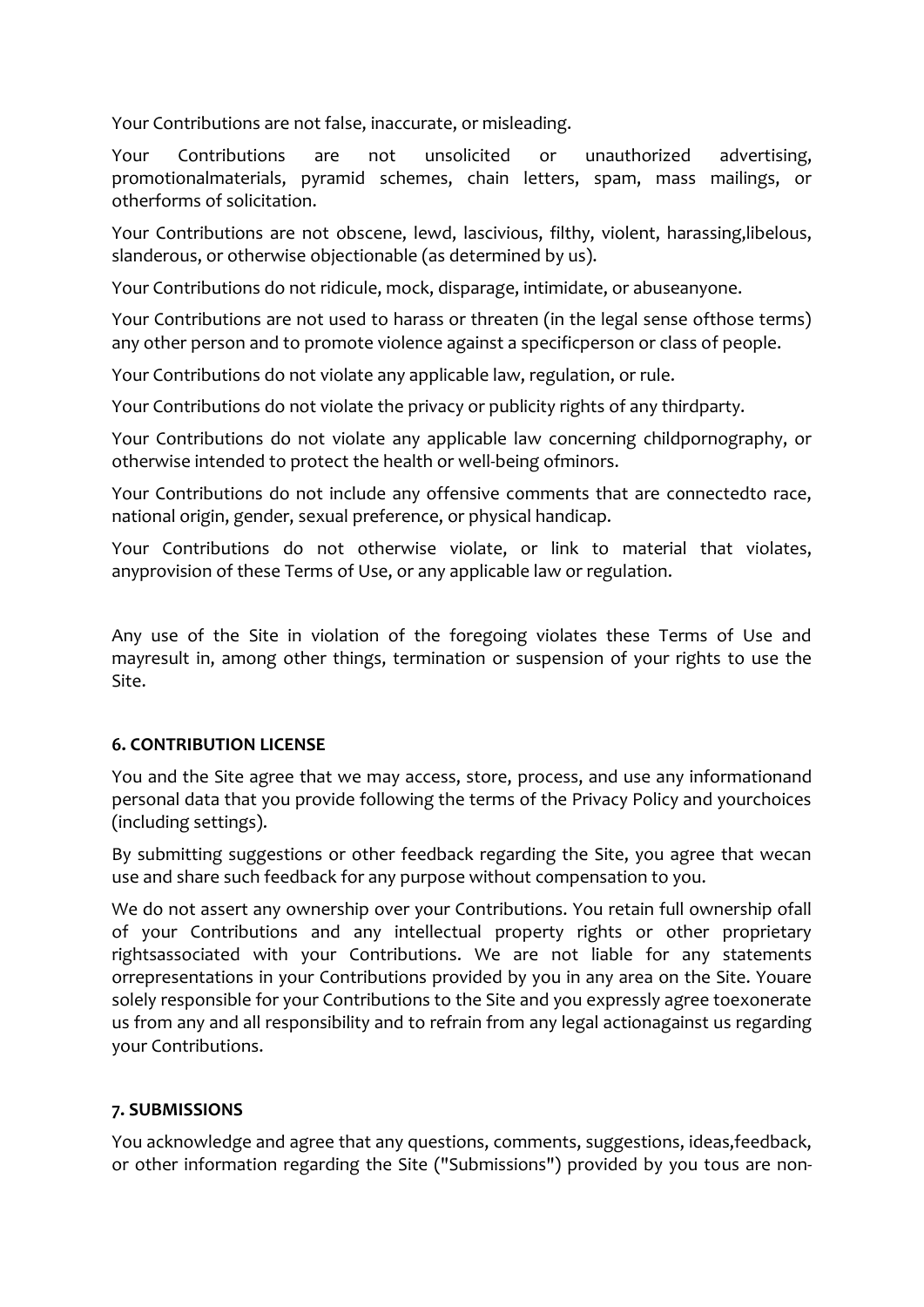confidential and shall become our sole property. We shall own exclusiverights, including all intellectual property rights, and shall be entitled to the unrestricteduse and dissemination of these Submissions for any lawful purpose, commercial orotherwise, without acknowledgment or compensation to you. You hereby waive allmoral rights to any such Submissions, and you hereby warrant that any suchSubmissions are original with you or that you have the right to submit suchSubmissions. You agree there shall be no recourse against us for any alleged oractual infringement or misappropriation of any proprietary right in your Submissions.

# **8. SITE MANAGEMENT**

We reserve theright, but not the obligation, to: (1) monitor the Site for violations ofthese Terms of Use; (2) take appropriate legal action against anyone who, inour solediscretion, violates the law or these Terms of Use, including withoutlimitation,reporting such user to law enforcement authorities; (3) in our solediscretion andwithout limitation, refuse, restrict access to, limit theavailability of, or disable (to theextent technologically feasible) any ofyour Contributions or any portion thereof; (4) inour sole discretion andwithout limitation, notice, or liability, to remove from the Site orotherwisedisable all files and content that are excessive in size or are in any wayburdensome to our systems; and (5) otherwise manage the Site in a mannerdesigned to protect our rights and property and to facilitate the properfunctioning ofthe Site.

# **9. TERM AND TERMINATION**

These Terms of Use shall remain in full force and effect while you use the Site.WITHOUT LIMITING ANY OTHER PROVISION OF THESE TERMS OF USE, WERESERVE THE RIGHT TO, IN OUR SOLE DISCRETION AND WITHOUT NOTICEOR LIABILITY, DENY ACCESS TO AND USE OF THE SITE (INCLUDINGBLOCKING CERTAIN IP ADDRESSES), TO ANY PERSON FOR ANY REASON ORFOR NO REASON, INCLUDING WITHOUT LIMITATION FOR BREACH OF ANYREPRESENTATION, WARRANTY, OR COVENANT CONTAINED IN THESE TERMSOF USE OR OF ANY APPLICABLE LAW OR REGULATION. WE MAY TERMINATEYOUR USE OR PARTICIPATION IN THE SITE OR DELETE

ANY CONTENT ORINFORMATION THAT YOU POSTED AT ANY TIME,WITHOUT WARNING, IN OURSOLE DISCRETION.

If we terminateor suspend your account for any reason, you are prohibited fromregistering andcreating a new account under your name, a fake or borrowed name,or the name ofany third party, even if you may be acting on behalf of the third party.Inaddition to terminating or suspending your account, we reserve the right totakeappropriate legal action, including without limitation pursuing civil,criminal, andinjunctive redress.

# **10. MODIFICATIONS AND INTERRUPTIONS**

We reserve the right to change, modify, or remove the contents of the Site at anytime or for any reason at our sole discretion without notice. However, we have noobligation to update any information on our Site. We also reserve the right to modifyor discontinue all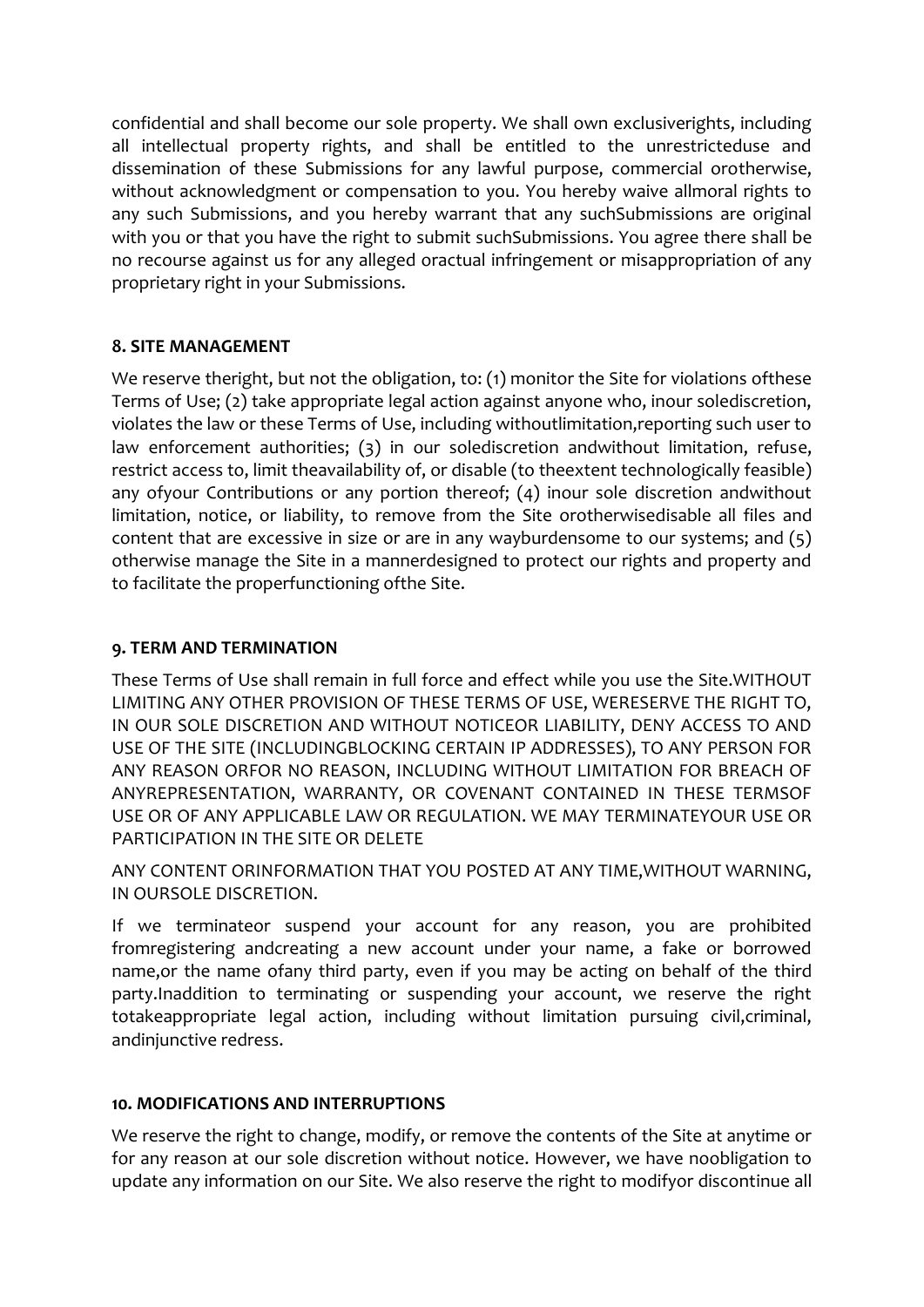or part of the Site without notice at any time. We will not be liable toyou or any third party for any modification, price change, suspension, ordiscontinuance of the Site.

We cannot guaranteethe Site will be available at all times. We may experiencehardware, software,or other problems or need to perform maintenance related to theSite, resultingin interruptions, delays, or errors. Wereserve the right to change,revise, update, suspend, discontinue, or otherwisemodify the Site at any time or forany reason without notice to you. You agree that we have no liabilitywhatsoever forany loss, damage, or inconvenience caused by your inability toaccess or use theSite during any downtime or discontinuance of the Site. Nothing in these Terms ofUse will beconstrued to obligate us to maintain and support the Site or to supply anycorrections, updates, or releases in connection therewith.

### **11. GOVERNING LAW**

These Terms shall be governed by and defined following the laws of and yourself irrevocably consent that the courts of shallhave exclusive jurisdiction to resolve any dispute which may arise in connection withthese terms.

## **12. DISPUTE RESOLUTION**

### **Binding Arbitration**

Any dispute arising out of or in connection with this contract, including any questionregarding its existence, validity or termination, shall be referred to and finally resolvedby the International Commercial Arbitration Court under the European ArbitrationChamber (Belgium, Brussels, Avenue Louise, 146) according to the Rules of thisICAC, which, as a result of referring to it, is considered as the part of this clause. Thenumber of arbitrators shall be  $\qquad \qquad$  . The seat, or legal place, of arbitrationshall be anguage of the proceedings shall be the proceedings shall be the governing law of the contract shall be the substantive law of  $\qquad \qquad$ .

### **Restrictions**

The Parties agree that any arbitration shall be limited to the Dispute between theParties individually. To the full extent permitted by law, (a) no arbitration shall bejoined with any other proceeding; (b) there is no right or authority for any Dispute tobe arbitrated on a class-action basis or to utilize class action procedures; and (c)there is no right or authority for any Dispute to be brought in a purportedrepresentative capacity on behalf of the general public or any other persons.

### **Exceptions to Arbitration**

The Parties agree that the following Disputes are not subject to the above provisionsconcerning binding arbitration: (a) any Disputes seeking to enforce or protect,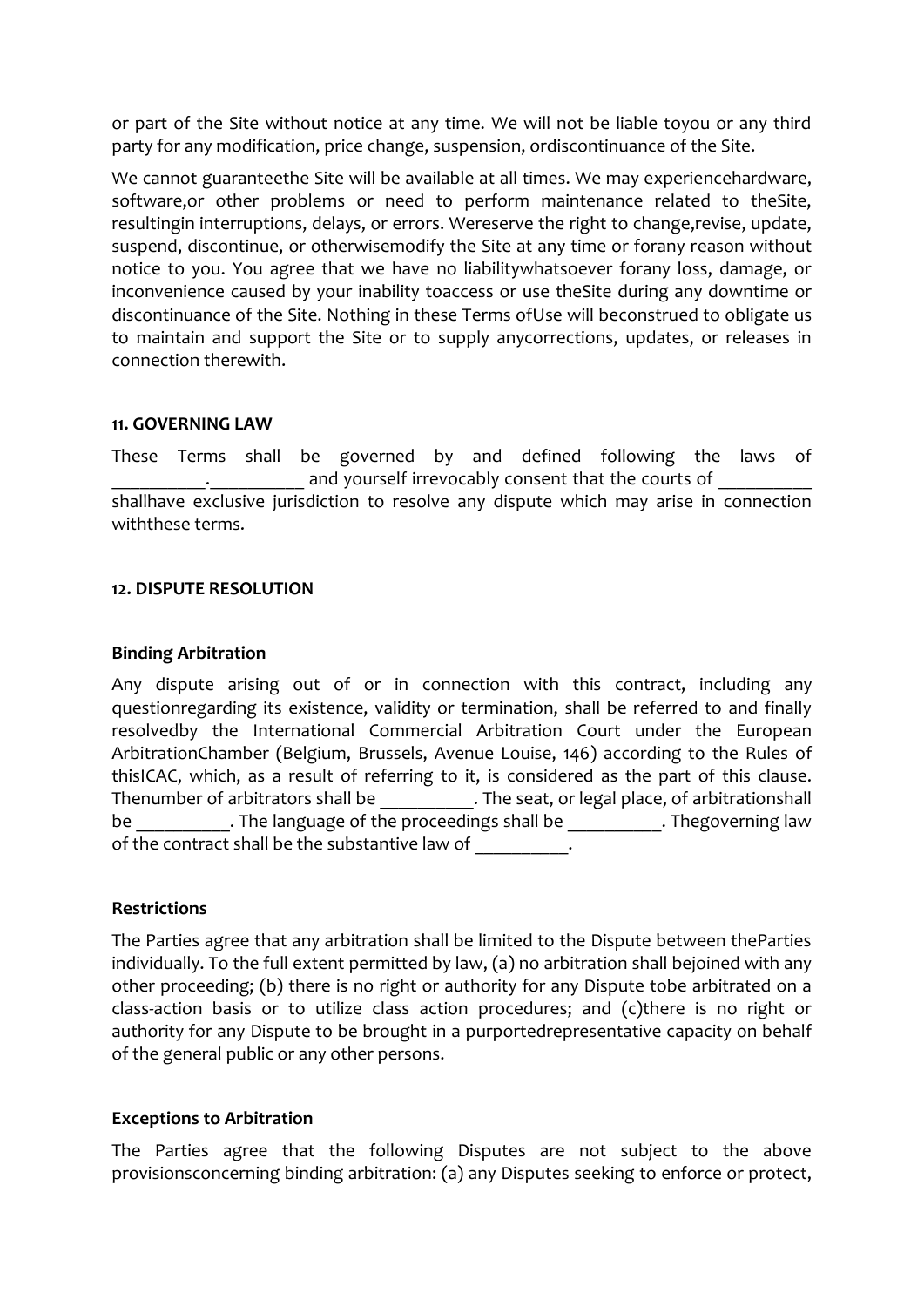orconcerning the validity of, any of the intellectual property rights of a Party; (b) anyDispute related to, or arising from, allegations of theft, piracy, invasion of privacy, orunauthorized use; and (c) any claim for injunctive relief. If this provision is found to beillegal or unenforceable, then neither Party will elect to arbitrate any Dispute fallingwithin that portion of this provision found to be illegal or unenforceable and suchDispute shall be decided by a court of competent jurisdiction within the courts listedfor jurisdiction above, and the Parties agree to submit to the personal jurisdiction ofthat court.

## **13. CORRECTIONS**

There may be information on the Site that contains typographical errors, inaccuracies, or omissions, including descriptions, pricing, availability, and various other information. We reserve the right to correct any errors, inaccuracies, or omissions and to change or update theinformation on the Site at any time, withoutprior notice.

## **14. DISCLAIMER**

THE SITE IS PROVIDEDON AN AS-IS AND AS-AVAILABLE BASIS. YOUAGREETHAT YOUR USE OF THE SITE AND OUR SERVICES WILL BE AT YOUR SOLERISK. TO THEFULLEST EXTENT PERMITTED BY LAW, WE DISCLAIM ALLWARRANTIES, EXPRESS ORIMPLIED, IN CONNECTION WITH THE SITE ANDYOUR USE THEREOF, INCLUDING, WITHOUTLIMITATION, THE IMPLIEDWARRANTIES OF MERCHANTABILITY, FITNESS FOR A PARTICULARPURPOSE, AND NON-INFRINGEMENT. WE MAKE NO WARRANTIES ORREPRESENTATIONS ABOUTTHE ACCURACY OR COMPLETENESS OF THESITE'S CONTENT OR THE CONTENT OF ANYWEBSITES LINKED TO THE SITEAND WE WILL ASSUME NO LIABILITY OR RESPONSIBILITYFOR ANY (1)ERRORS, MISTAKES, OR INACCURACIES OF CONTENT AND MATERIALS, (2)PERSONAL INJURY OR PROPERTY DAMAGE, OF ANY NATURE WHATSOEVER,RESULTING FROMYOUR ACCESS TO AND USE OF THE SITE, (3) ANYUNAUTHORIZED ACCESS TO OR USE OFOUR SECURE SERVERS AND/ORANY AND ALL PERSONAL INFORMATION AND/OR FINANCIALINFORMATIONSTORED THEREIN, (4) ANY INTERRUPTION OR CESSATION OFTRANSMISSIONTO OR FROM THE SITE, (5) ANY BUGS, VIRUSES, TROJANHORSES, OR THE LIKE WHICHMAY BE TRANSMITTED TO OR THROUGH THESITE BY ANY THIRD PARTY, AND/OR (6) ANYERRORS OR OMISSIONS IN ANYCONTENT AND MATERIALS OR FOR ANY LOSS OR DAMAGE OFANY KINDINCURRED AS A RESULT OF THE USE OF ANY CONTENT POSTED,TRANSMITTED, OROTHERWISE MADE AVAILABLE VIA THE SITE. WE DO NOTWARRANT, ENDORSE, GUARANTEE,OR ASSUME RESPONSIBILITY FOR ANYPRODUCT OR SERVICE ADVERTISED OR OFFERED BY ATHIRD PARTYTHROUGH THE SITE, ANY HYPERLINKED WEBSITE, OR ANY WEBSITE ORMOBILEAPPLICATION FEATURED IN ANY BANNER OR OTHER ADVERTISING,AND WE WILL NOT BE APARTY TO OR IN ANY WAY BE RESPONSIBLE FORMONITORING ANY TRANSACTION BETWEEN YOUAND ANY THIRD-PARTYPROVIDERS OF PRODUCTS OR SERVICES. AS WITH THEPURCHASE OF APRODUCT OR SERVICE THROUGH ANY MEDIUM OR IN ANY ENVIRONMENT,YOUSHOULD USE YOUR BEST JUDGMENT AND EXERCISE CAUTION WHEREAPPROPRIATE.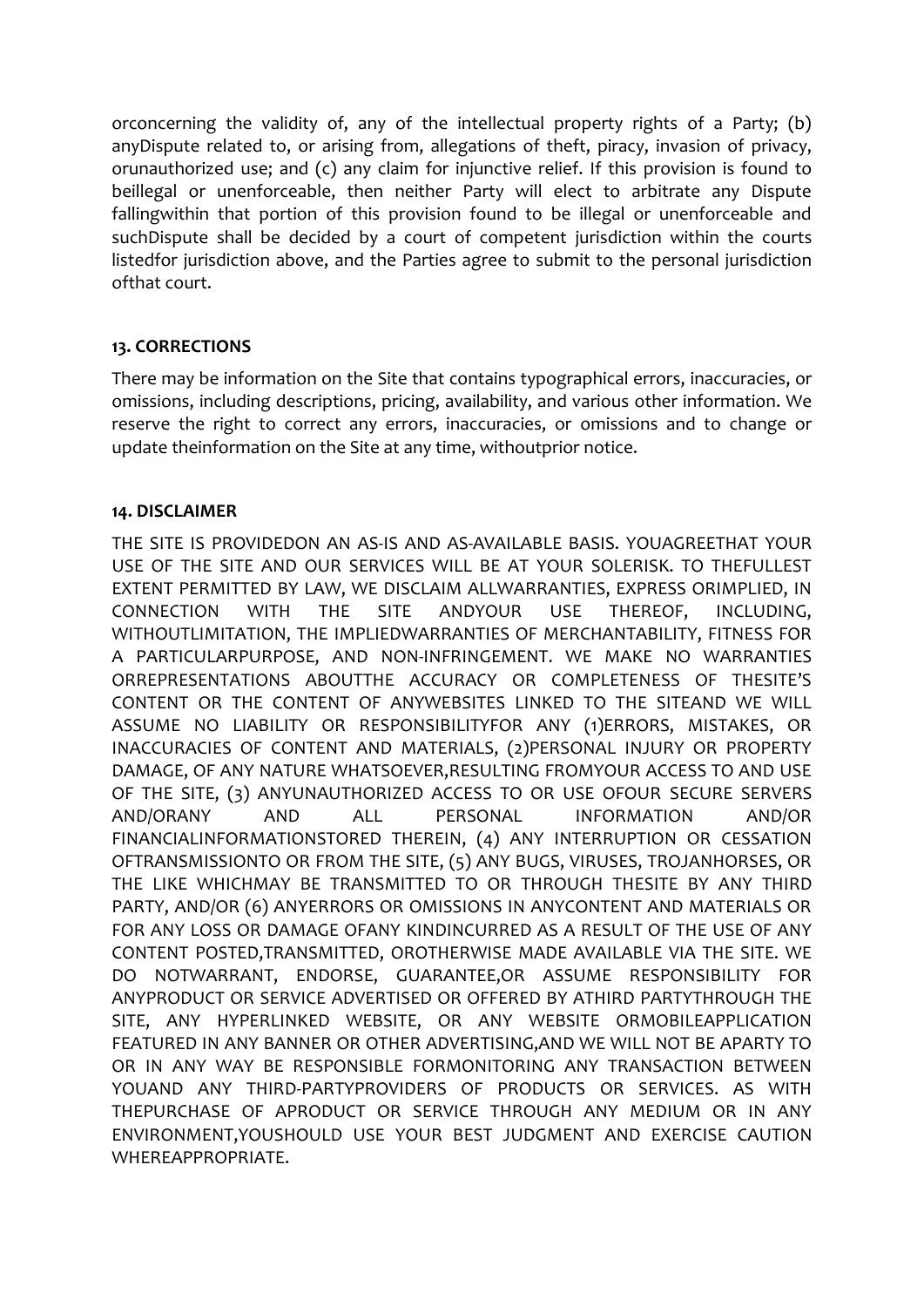# **15. LIMITATIONS OF LIABILITY**

IN NO EVENT WILL WE OR OUR DIRECTORS, EMPLOYEES, OR AGENTS BELIABLE TO YOU OR ANY THIRD PARTY FOR ANY DIRECT, INDIRECT,CONSEQUENTIAL, EXEMPLARY, INCIDENTAL, SPECIAL, OR PUNITIVEDAMAGES, INCLUDING LOST PROFIT, LOST REVENUE, LOSS OF DATA, OROTHER DAMAGES ARISING FROM YOUR USE OF THE SITE, EVEN IF WE HAVEBEEN ADVISED OF THE POSSIBILITY OF SUCH DAMAGES.

NOTWITHSTANDING ANYTHING TO THE CONTRARY CONTAINED HEREIN,OUR LIABILITY TO YOU FOR ANY CAUSE WHATSOEVER AND REGARDLESSOF THE FORM OF THE ACTION, WILL AT ALL TIMES BE LIMITED TO

THELESSER OF THE AMOUNT PAID, IF ANY, BY YOU TO US OR \_\_\_\_\_\_\_\_\_\_.CERTAIN US STATE LAWS AND INTERNATIONAL LAWS DO NOT ALLOWLIMITATIONS ON IMPLIED WARRANTIES OR THE EXCLUSION OR LIMITATIONOF CERTAIN DAMAGES. IF THESE LAWS APPLY TO YOU, SOME OR ALL OFTHE ABOVE DISCLAIMERS OR LIMITATIONS MAY NOT APPLY TO YOU, ANDYOU MAY HAVE ADDITIONAL RIGHTS.

# **16. INDEMNIFICATION**

You agree todefend, indemnify, and hold us harmless, including our subsidiaries,affiliates, and all of our respective officers, agents, partners, andemployees, fromand against any loss, damage, liability, claim, or demand, includingreasonableattorneys' fees and expenses, made by any third party due to orarising out of:

(1)use of the Site; (2) breach of these Terms of Use; (3) any breach of yourrepresentations and warranties set forth in these Terms of Use; (4) your violation ofthe rights of a third party, including but not limited to intellectual property rights; or (5)any overt harmful act toward any other user of the Site with whom you connected viathe Site. Notwithstanding the foregoing, we reserve the right, at your expense, toassume the exclusive defense and control of any matter for which you are required toindemnify us, and you agree to cooperate, at your expense, with our defense of suchclaims. We will use reasonable efforts to notify you of any such claim, action, orproceeding which is subject to this indemnification upon becoming aware of it.

# **17. USER DATA**

We will maintaincertain data that you transmit to the Site for the purpose ofmanaging theperformance of the Site, as well as data relating to your use of the Site.Although we perform regular routine backupsof data, you are solely responsible forall data that you transmit or thatrelates to any activity you have undertaken using theSite. You agreethat we shall have no liability to you for any loss or corruption of anysuchdata, and you hereby waive any right of action against us arising from any suchloss or corruption of such data.

# **18. ELECTRONIC COMMUNICATIONS, TRANSACTIONS,AND SIGNATURES**